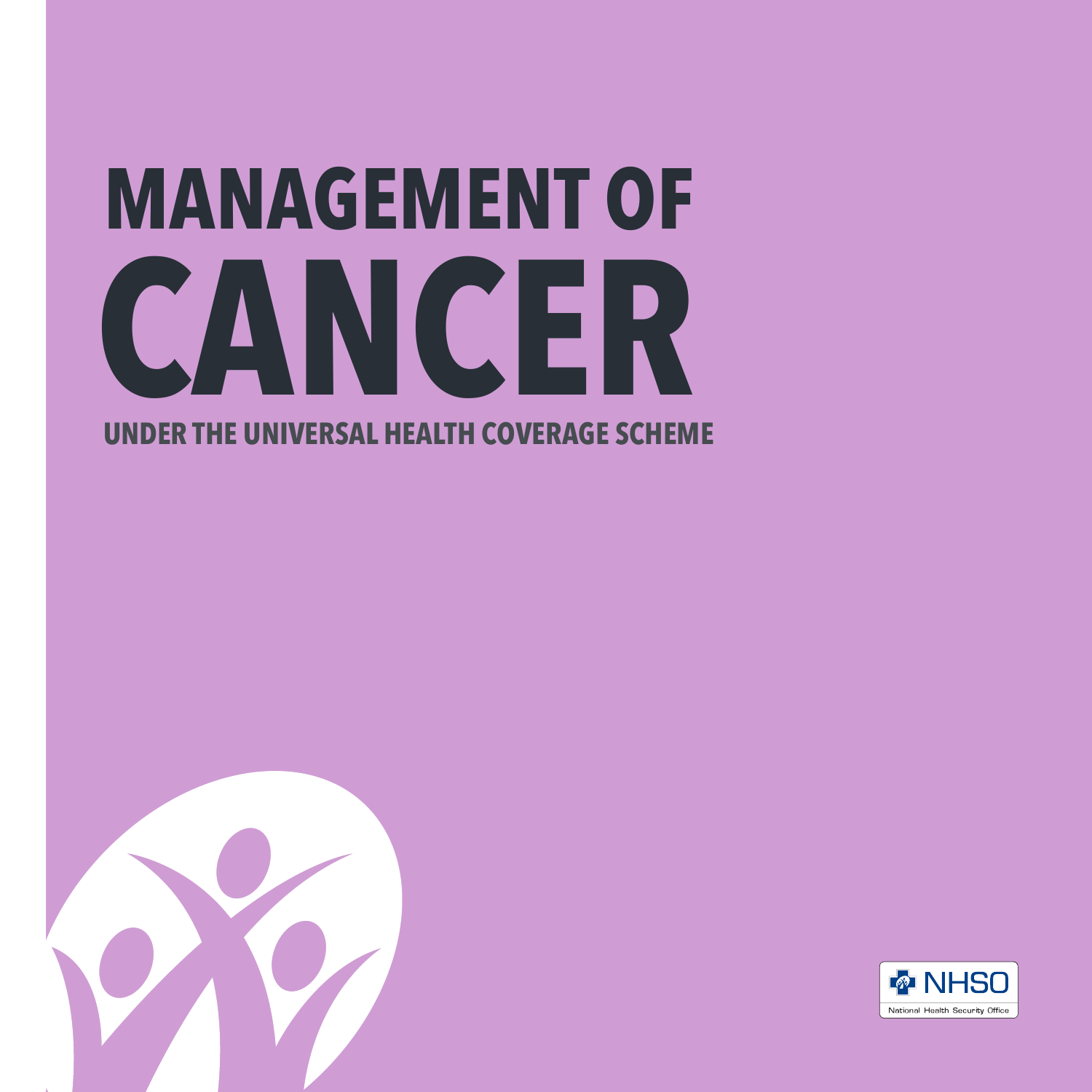

#### **FRAMEWORK FOR CANCER PATIENT CARE**

Cancer is a catastrophic illness that affect both the patients and the family members both in quality of life and finances. Furthermore, cancer treatment is quite expensive. The average cost of radiation therapy in Thailand is nearly 25,000 baht per visit, and cancer patients usually require for multiple treatments.

Thai cancer patients are eligible to access to health services that cover health promotion and disease prevention, diagnosis, medical treatment, as well as rehabilitation. This is under the right to essential health services as defined in the 2002 National Health Security Act (Article 3), and in accordance with the National Cancer Control Program, which has a strategy to care for cancer patients through primary, secondary, tertiary prevention treatment, and palliative care.

Since cancer care requires prolonged hospitalization and during the care a patient may switch from one insurance to another, the National Economic and Social Advisory Council, MOPH, the NHSO and other relevant agencies, agreed on integrating the 3 health insurance schemes (UCS, Civil Servants Medical Benefits Scheme (CSMBS), and the Social Security System (SSS)) into one single standard treatment for cancer in 2014.

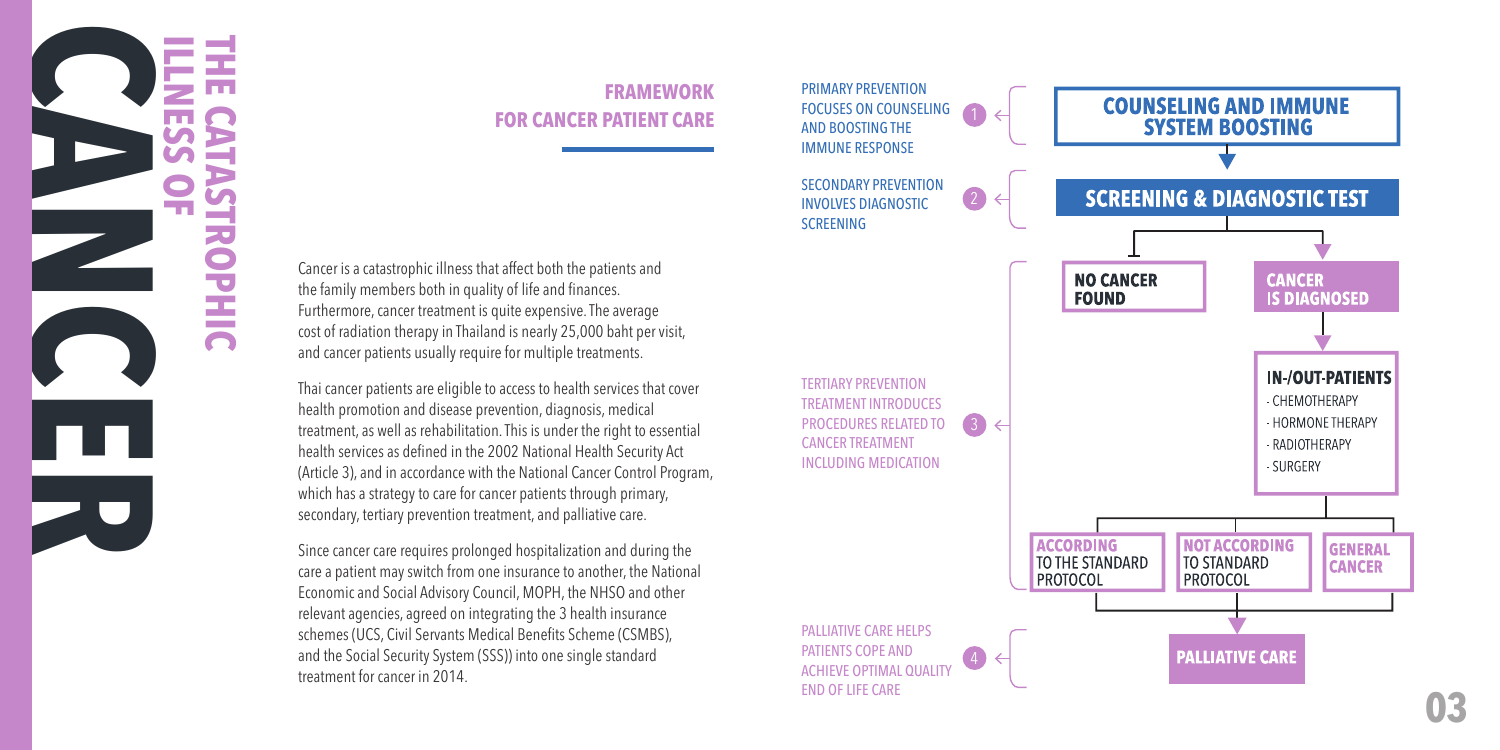# **PREVENTION PRIMARY**

**PR<br>
REDUCING<br>THE RISK OF<br>CERTAIN TYPI<br>OF CANCER THAT CAN BE PREVENTED WITH COUNSELING, ADVICE, DEMONSTRATION, IMMUNIZATION, REDUCING THE RISK OF CERTAIN TYPES OF CANCER**

**MEDICATION**

The primary preventions focus on health promotion and cancer prevention by reducing the risk of certain types of cancer that can be prevented with counseling, advice, demonstration, immunization, medication, and procedures for health promotion and disease prevention. These services use the budget from the **"Health promotion and disease prevention services"** fund using differential capitation payment.

For vaccination against cancer, the NHSO delivers in-kind provision of vaccine, and in-cash prospective payment for cost associated with vaccination to healthcare units. The major vaccines against cancer are the Hepatitis B vaccine and the HPV vaccine. HPV vaccine, included in the benefits package since 2017, is given to Thai girls in primary school grade 5 and Thai girls age 11-12 years who are not in the formal education system. In addition to vaccines for cancer prevention, the NHSO also provides cancer patients, receiving chemotherapy, seasonal influenza vaccines.

| <b>BENEFITS PACKAGE</b>                                                        | <b>FUND</b>                                | <b>METHOD OF COMPENSATION</b><br><b>PAYMENT</b>                                    |  |  |
|--------------------------------------------------------------------------------|--------------------------------------------|------------------------------------------------------------------------------------|--|--|
| Behavior change for risk reduction                                             | ThaiHealth                                 |                                                                                    |  |  |
| Condoms                                                                        | Health promotion and disease<br>prevention | Differential capitation                                                            |  |  |
| Breast self-exam                                                               | Health promotion and disease<br>prevention | Differential capitation                                                            |  |  |
| Screening using ASSIST to prevent<br>cancer of the lung, liver, and breast     | Health promotion and disease<br>prevention | Differential capitation                                                            |  |  |
| HPV vaccine for prevention of cervical<br>cancer from sexually-transmitted HPV | Health promotion and disease<br>prevention | Vaccines provision, and cost<br>associated with vaccination to<br>healthcare units |  |  |
| Hepatitis B vaccine to prevent liver cancer                                    | Health promotion and disease<br>prevention | Vaccines provision, and cost<br>associated with vaccination to<br>healthcare units |  |  |
| Seasonal flu vaccine for those on<br>chemotherapy                              | Health promotion and disease<br>prevention | Vaccines provision, and cost<br>associated with vaccination to<br>healthcare units |  |  |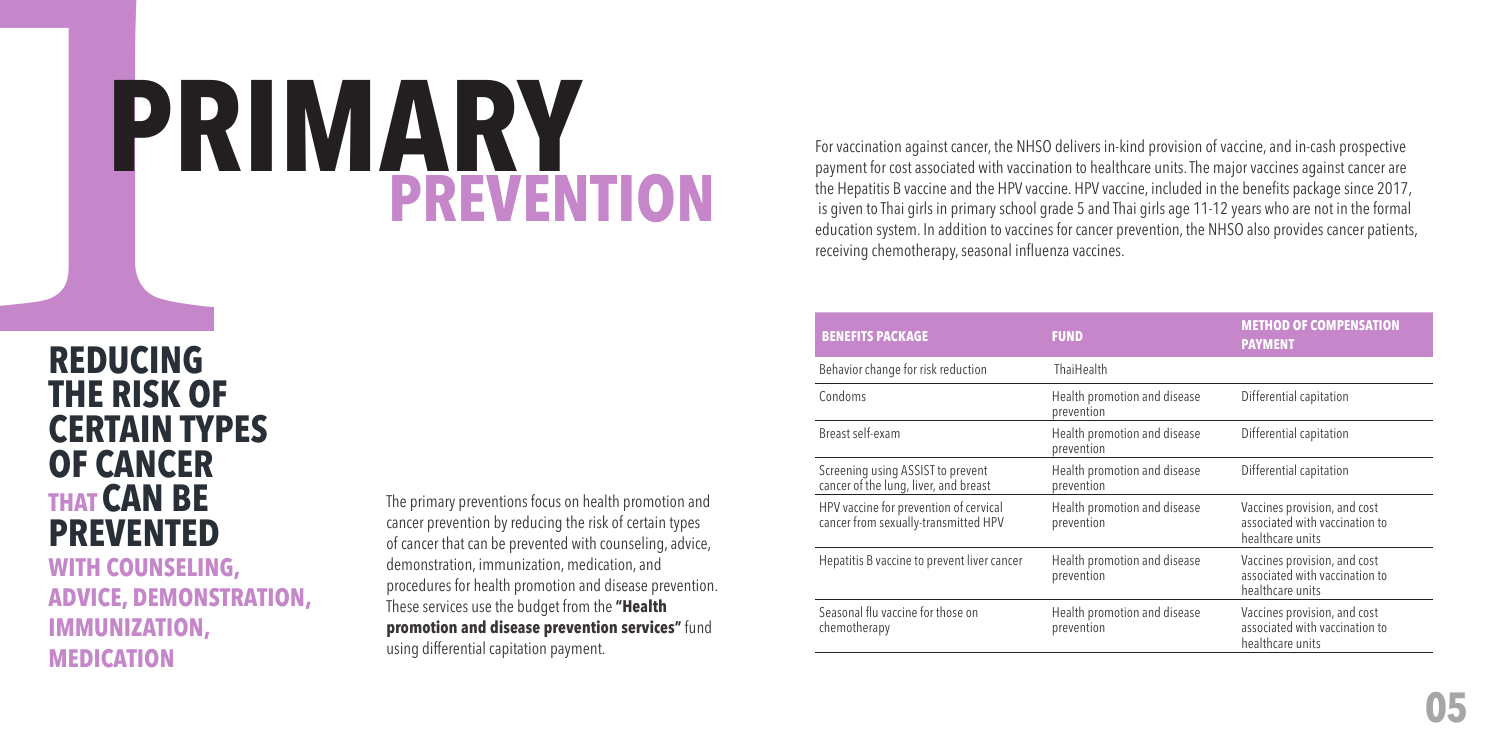# Secondary preventions include cancer<br>screening and diagnostic tests.<br>Once a sign of cancer is detected,<br>there must be a diagnostic examination<br>before proceeding to treatment. The<br>diagnostic exam includes test on **PREVENTION SECONDARY**

Secondary preventions include cancer screening and diagnostic tests. Once a sign of cancer is detected, there must be a diagnostic examination before proceeding to treatment. The diagnostic exam includes test on pathology, blood, biopsy, tumor, as well as staging diagnosis. All of these are important in the planning of treatment and prognosis.

#### **THE WAYS TO PAY DRAW UPON BUDGET FROM VARIOUS FUNDS ARE AS FOLLOWS:**

For cervical cancer screening, Pap smear, Visual Inspection with Acetic Acid (VIA) and cryotherapy, HPV DNA test and Liquid-based cytology screening and tests are reimbursed by the fee schedule from the **"Health promotion and disease prevention services"** fund. Thai women age between 30-60 years are eligible for these screening and testing.

For colorectal cancer screening, FIT test, colonoscopy, polypectomy, and biopsy are introduced for UCS members age 50-70 years and paid by capitation based on the number of eligible members registered to the healthcare unit with the budget from the "**General outpatient services"** fund. While cost for colonoscopy, polypectomy, and biopsy are based on DRGs with adjRW and are drawn from the **"General inpatient service"** fund.

#### **SCREENING CRITERIA**

A certain cancer affects a large portion of the population, and its screening is cost-effective

A screening method meets with standard

**3 5** 

The cost and convenience of the screening method is acceptable to both the

screener and recipient



**1** 

The nature or progression of the suspected cancer is within the appropriate period for screening

Effective existing treatment for such cancer Capacity of facility and human resources.

| <b>BENEFITS PACKAGE</b>                                                                             | <b>FUND</b>                                | <b>METHOD OF COMPENSATION</b><br><b>PAYMENT</b> |
|-----------------------------------------------------------------------------------------------------|--------------------------------------------|-------------------------------------------------|
| Pap smear/VIA/Cryotherapy/HPV DNA test /<br>Liquide based cytology for cervical cancer<br>screening | Health promotion and disease<br>prevention | Fee schedule                                    |
| FIT test for colon cancer screening                                                                 | General outpatient service                 | Differential capitation                         |
| Colonoscopy/Polypectomy/Biopsy for<br>confirming colon cancer                                       | General inpatient service                  | DRGs with adjRW                                 |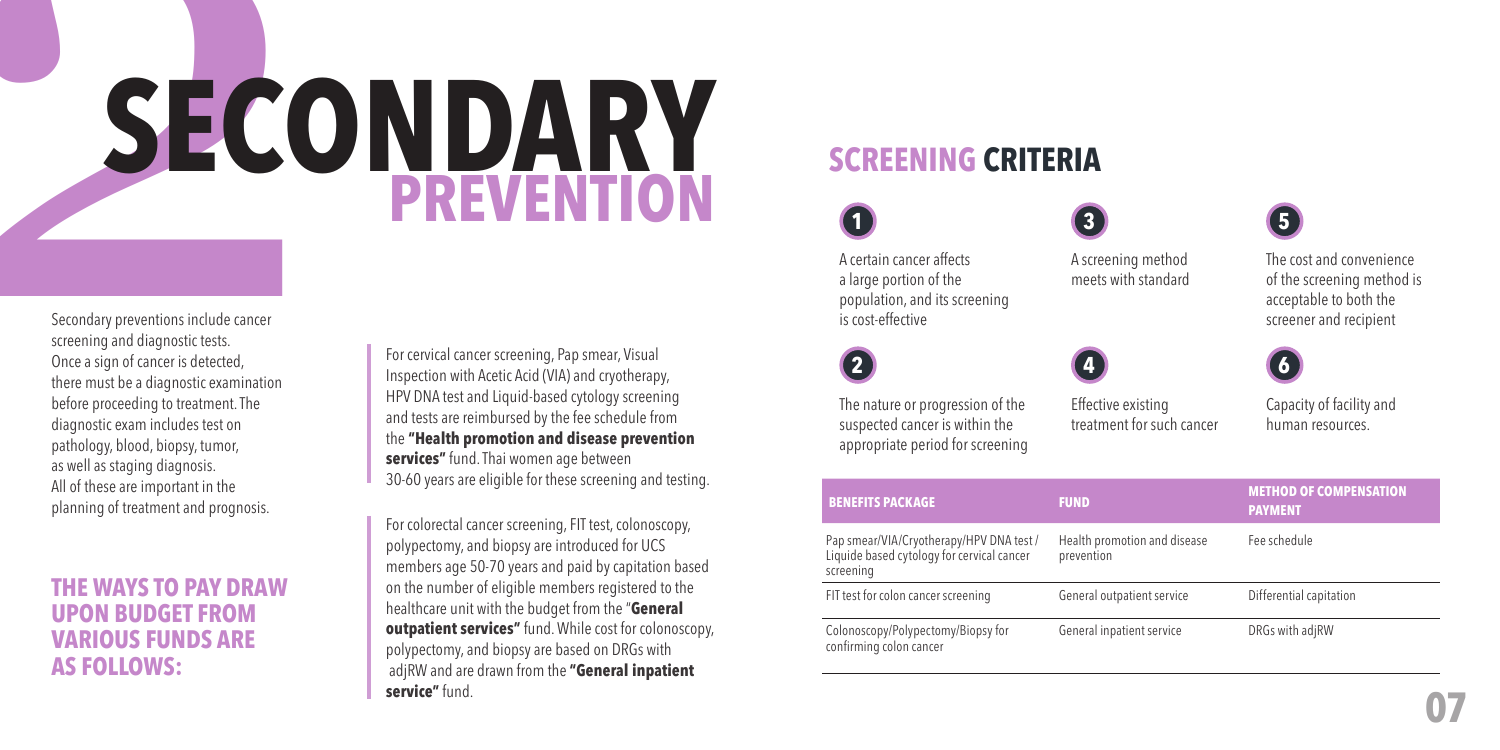# **PREVENTION TREATMENT TERTIARY CHEMOTHERAPY,**

The standard of cancer treatment or protocol is important and necessary for service providers, especially the healthcare units that still have limitations in capacity development and knowledge. The NHSO established the Working Group for Cancer Reimbursement Guideline Development to develop cancer protocols, payment, treatment standards and healthcare unit standard.

**THE FIRST PROTOCOLS WERE DEVELOPED FOR THE MANAGEMENT OF LEUKEMIA AND LYMPHOMA**

The first protocols were developed for the management of leukemia and lymphoma. At the time of this writing, there are 19 protocols for adult cancer including breast, cervical, ovarian, nasopharynx, lung, esophageal, and colon and peripheral colorectal cancer, uterine, liver, bile duct, bladder, prostate, gastric, adult lymphoma, acute lymphoblastic leukemia (ALL), acute myeloid leukemia (AML), acute promyelocytic leukemia (APL), chronic myeloid leukemia, myeloma leukemia, and osteosarcoma. A protocol for child cancer was also developed to bring to the total of 20 protocols.

## **HORMONE THERAPY, AND RADIOTHERAPY ARE THE MAIN**

#### **INTERVENTIONS FOR TREATING CANCER**

| <b>BENEFITS PACKAGE</b>                                      | <b>FUND</b>                | <b>METHOD OF COMPENSATION</b><br><b>PAYMENT</b>                                                                                                                                                                      |
|--------------------------------------------------------------|----------------------------|----------------------------------------------------------------------------------------------------------------------------------------------------------------------------------------------------------------------|
| Chemotherapy, hormone therapy,<br>radiotherapy               | Specific vertical programs | In accordance with protocols                                                                                                                                                                                         |
| <b>HSCT</b>                                                  | Specific vertical programs | Lump-sum payment (covering before<br>and after HSCT and other related<br>procedures)<br>Divided into 2 installments, the<br>1 <sup>st</sup> one covers 80% of the expenses<br>and the 2 <sup>nd</sup> one covers 20% |
| General surgery, one-day surgery, MIS,<br>single-day surgery | General inpatient service  | of the expenses<br>In accordance with protocols for<br>inpatient                                                                                                                                                     |
| NLEM category E (2) for cancer                               | Specific vertical programs | In-kind provision of the drugs and<br>in-cash cost associated to the use of<br>the drugs                                                                                                                             |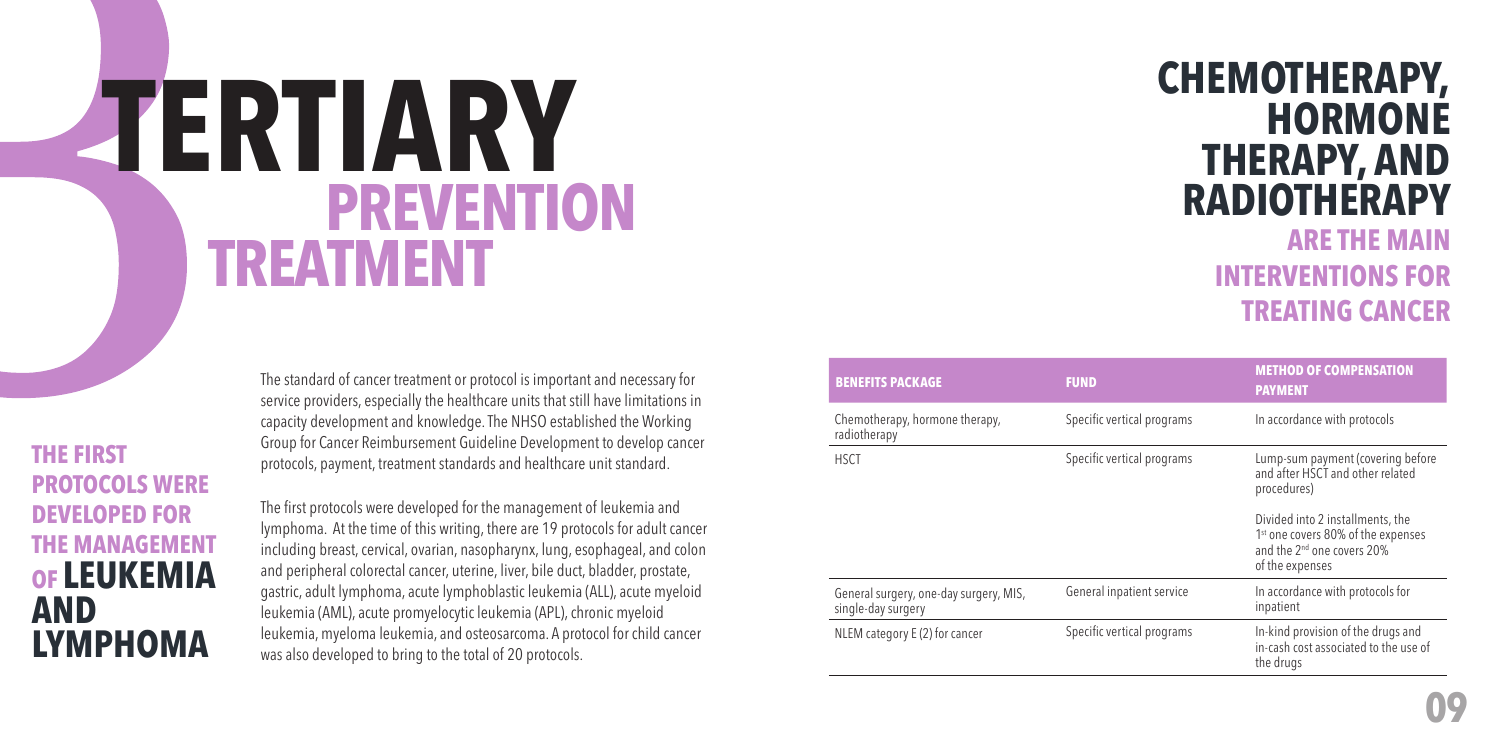# **REIMBURSEMENT FOR CANCER TREATMENT**

The payment of cancer treatment can be divided into 3 categories:

- 1) Reimbursement for treatment according to the protocol;
- 2) Reimbursement for cancer treatment not according to the protocol; and
- 3) Reimbursement for cancer with no protocol established.

The payment draws from the **"Specific vertical programs"** fund and the NHSO reimburse with fee schedule. It also uses budget from the **"General inpatient service"** fund for general surgical treatment, minimally invasive surgery (MIS), or one-day surgery, with DRGs method.



## **DUT-PATIENT OUT-PATIENT**

**IN-PATIENT**

N-PATIENT

cost of chemotherapy drugs, hormone therapy drugs, and radiotherapy per visit, but not exceeding the ceiling rate announced by NHSO.  $\frac{1}{10}$ <br>  $\frac{1}{10}$ <br>  $\frac{1}{10}$ <br>  $\frac{1}{10}$ 

**1** Reimburse for actual

**(2)** Reimburse for actual cost of mixing and giving chemotherapy drugs, but not exceeding 160 baht/day .  $2$  io the node  $\frac{1}{2}$ 

1 Reimburse for actual cost of chemotherapy and hormone therapy drugs per visit. Additionally, reimburse for mixing and giving chemotherapy drugs, but not exceeding 160 baht/day. All the cost incurred is limited to 2,300 baht.

chemotherapy drugs, hormone therapy drugs and radiotherapy per visit. Additionally, reimburse for mixing and giving chemotherapy drugs, but not exceeding 160 baht/ day. All the cost incurred is limited to 4,000 baht

Reimburse for actual cost of

2 Reimburse for actual cost of radiotherapy, but not exceeding the ceiling rate announced by NHSO.

Remarks: For outpatients, use the point system with ceiling with Global budget

 $\Box$  Reimbursement with the Deduct DRG system .

DRG system

Reimburse with the regular

Reimburse with the regular DRG system

(2) Additional payment (add on) for actual cost of chemotherapy and hormone therapy drugs, but *not exceeding the ceiling rate announced by NHSO* .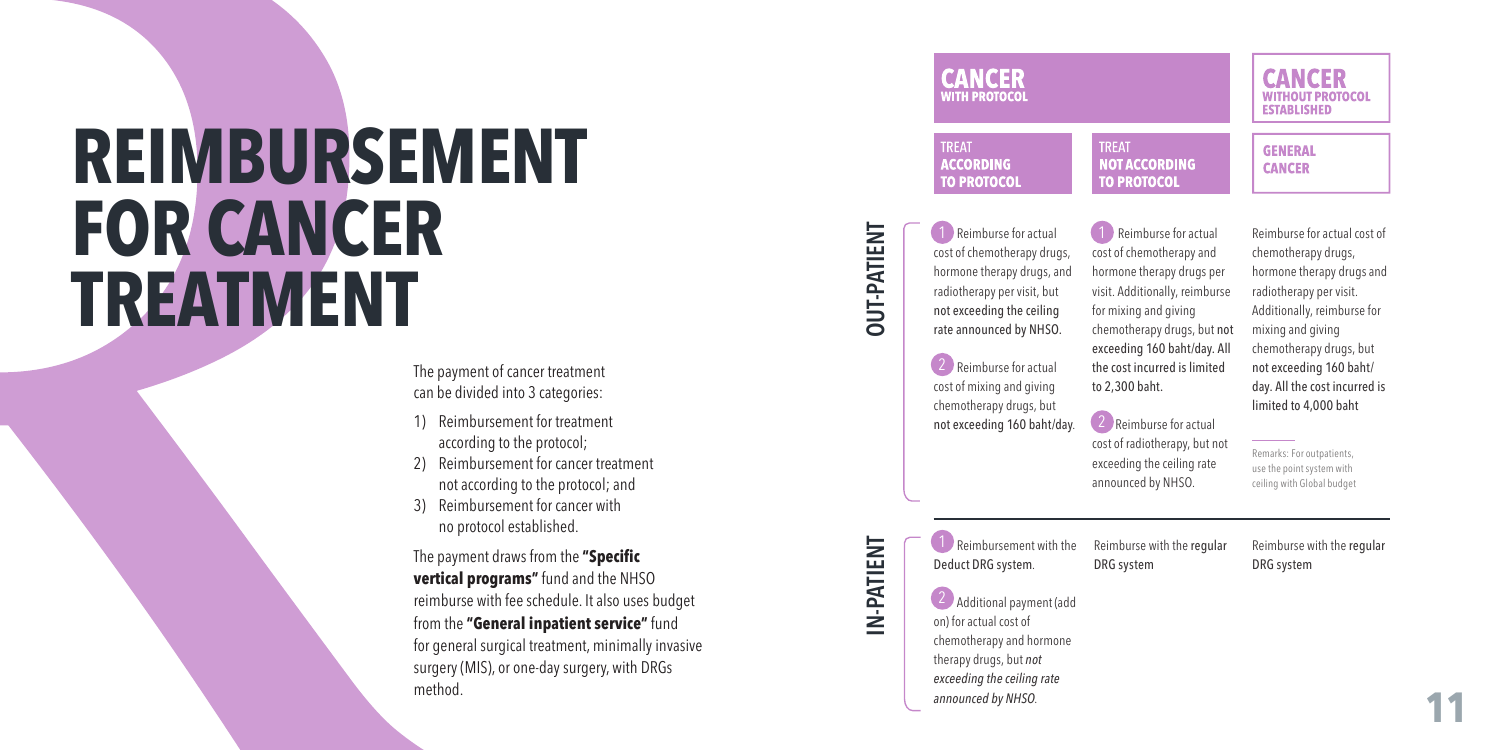

Remarks: Data on treatment of cancer with a defined protocol, including chemotherapy, radiation therapy and more. Source: NHSO Service Allocation and Reimbursement Office, November 1, 2019, Working Group on the Development Guidelines for the Management of Tertiary Prevention Treatment in UHC

Remarks: Data on treatment of cancer with a defined protocol, including chemotherapy, radiation therapy and more. Source: NHSO Service Allocation and Reimbursement Office, November 1, 2019, Working Group on the Development Guidelines for the Management of Tertiary Prevention Treatment in UHC **13**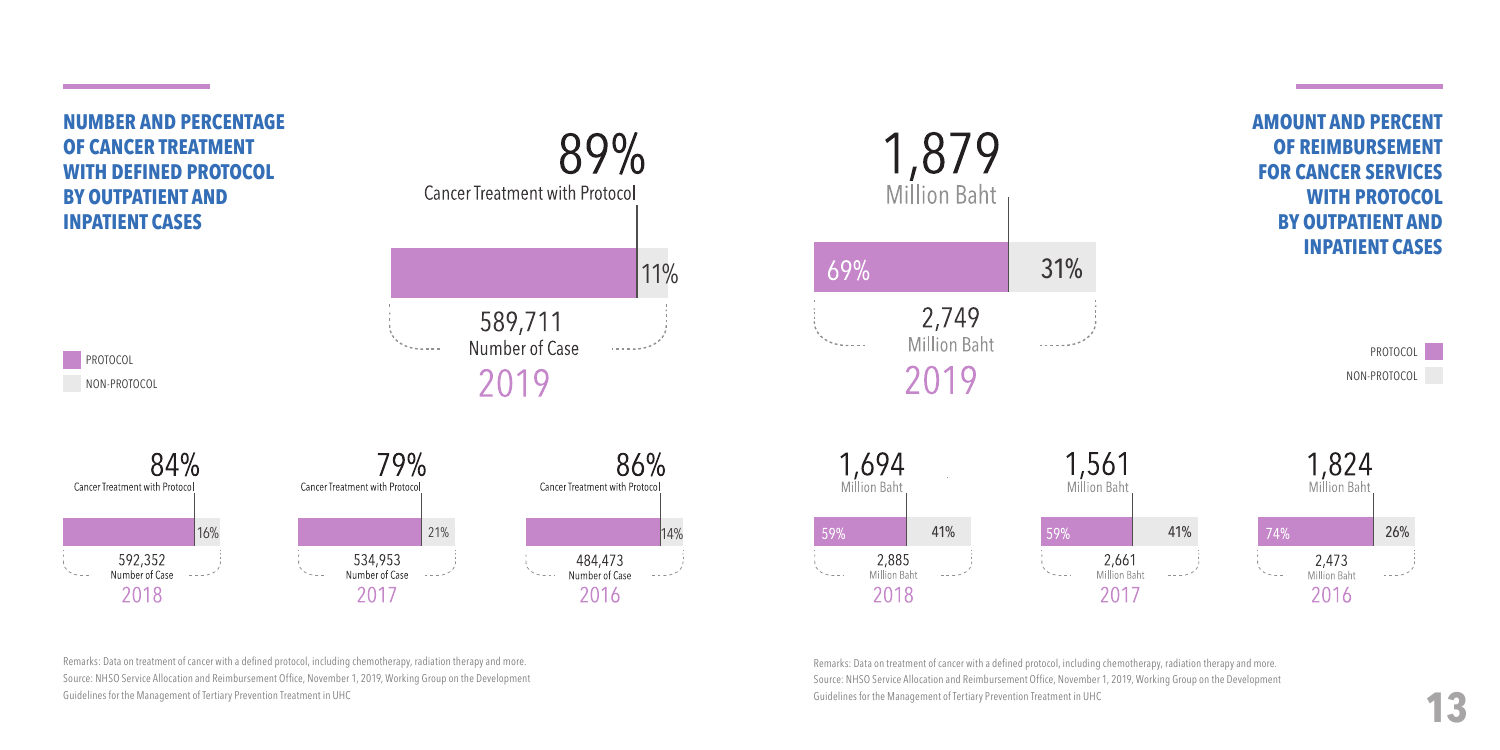# **PALLIATIVE CARE**

#### **THE SERVICE NETWORK IS IN THE RATIO OF 1 HOST TO 3 SUB-UNITS**

The NHSO support palliative care by establishing a network of care among healthcare unit, home, and community. The service network is in the ratio of 1 host to 3 sub-units. The sub-unit must be a primary care unit with palliative care capability and located in an area where the host can manage the services in the network. The sub-unit must be able to receive referral cases from the host and send them back to their community or home.

A key feature of the benefits package for terminal cancer patients is home-based morphine pain relief, as well as supporting patient visit services to assess the conditions, needs, and quality of life as well as the capability of relatives and caregivers.

#### **PALLIATIVE CARE PAYMENT RATE**

| <b>DURATION OF</b><br><b>HOME-BASED CARE (DAYS)</b> | <b>RATE (BAHT)</b> |                                                 |
|-----------------------------------------------------|--------------------|-------------------------------------------------|
| 30 or less                                          | 4,000              |                                                 |
| $31 - 60$                                           | 5,000              |                                                 |
| 61-90                                               | 6,000              |                                                 |
| 91-120                                              | 7,000              | Source: National<br><b>Health Security Fund</b> |
| 121-150                                             | 8,000              | Management Budget<br>Statement, FY 2019,        |
| 151 or more                                         | 9,000              | by NHSO                                         |

The payment for palliative care services, the NHSO draws on budget from the **"Specific vertical programs"** fund by lump-sum payment for home-based palliative care. The rate depends on the duration starting from the first day of service at home until the day the patient dies. The mortality record must conform to the Civil Registration database.

| <b>BENEFITS PACKAGE</b> | <b>FUND</b>                | <b>METHOD OF COMPENSATION</b><br><b>PAYMENT</b>                        |
|-------------------------|----------------------------|------------------------------------------------------------------------|
| Home visits             | Specific vertical programs | Lump-sum payment according to the<br>period of palliative care at home |
| morphine                | Specific vertical programs | Lump-sum payment according to the<br>period of palliative care at home |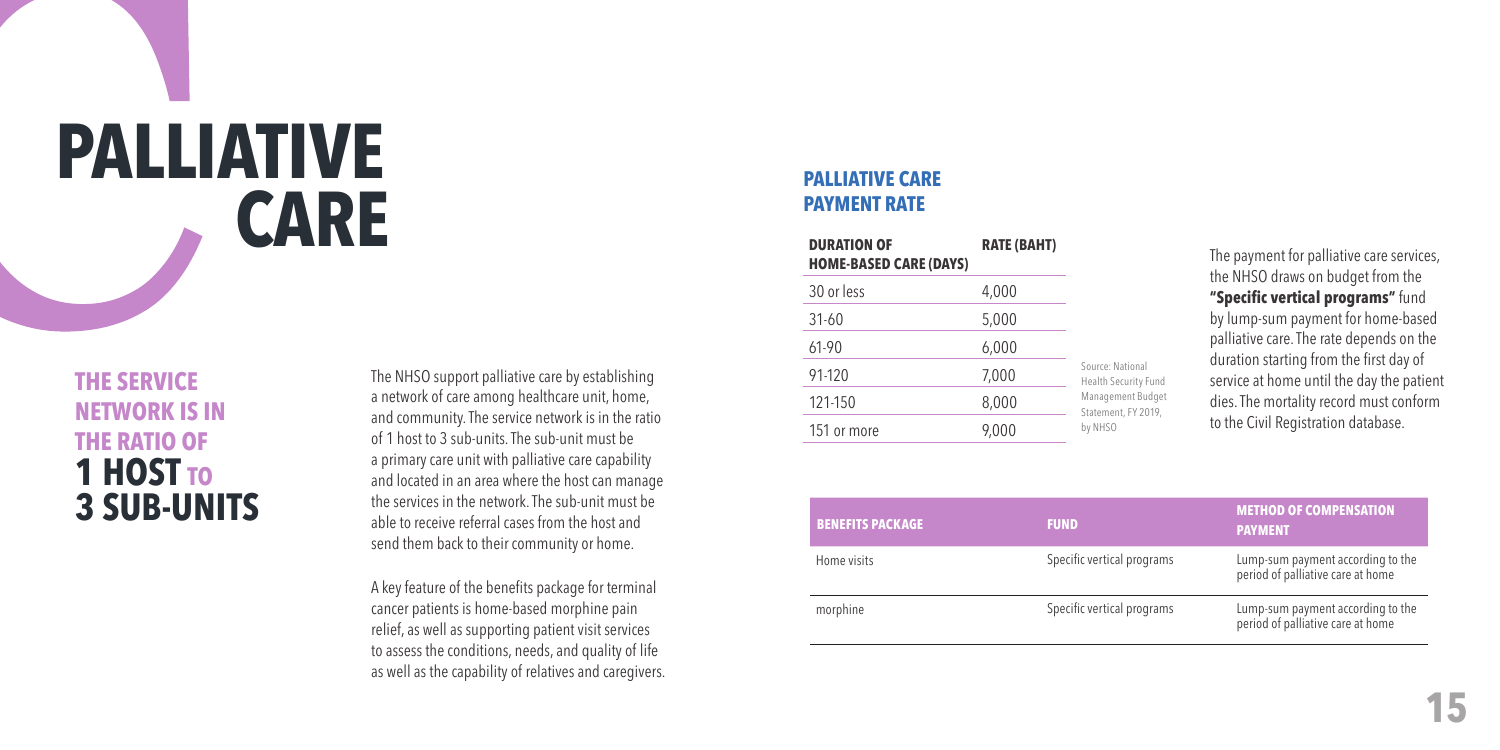**OF SERVICES QUALITY CONTROL QUALITY** E

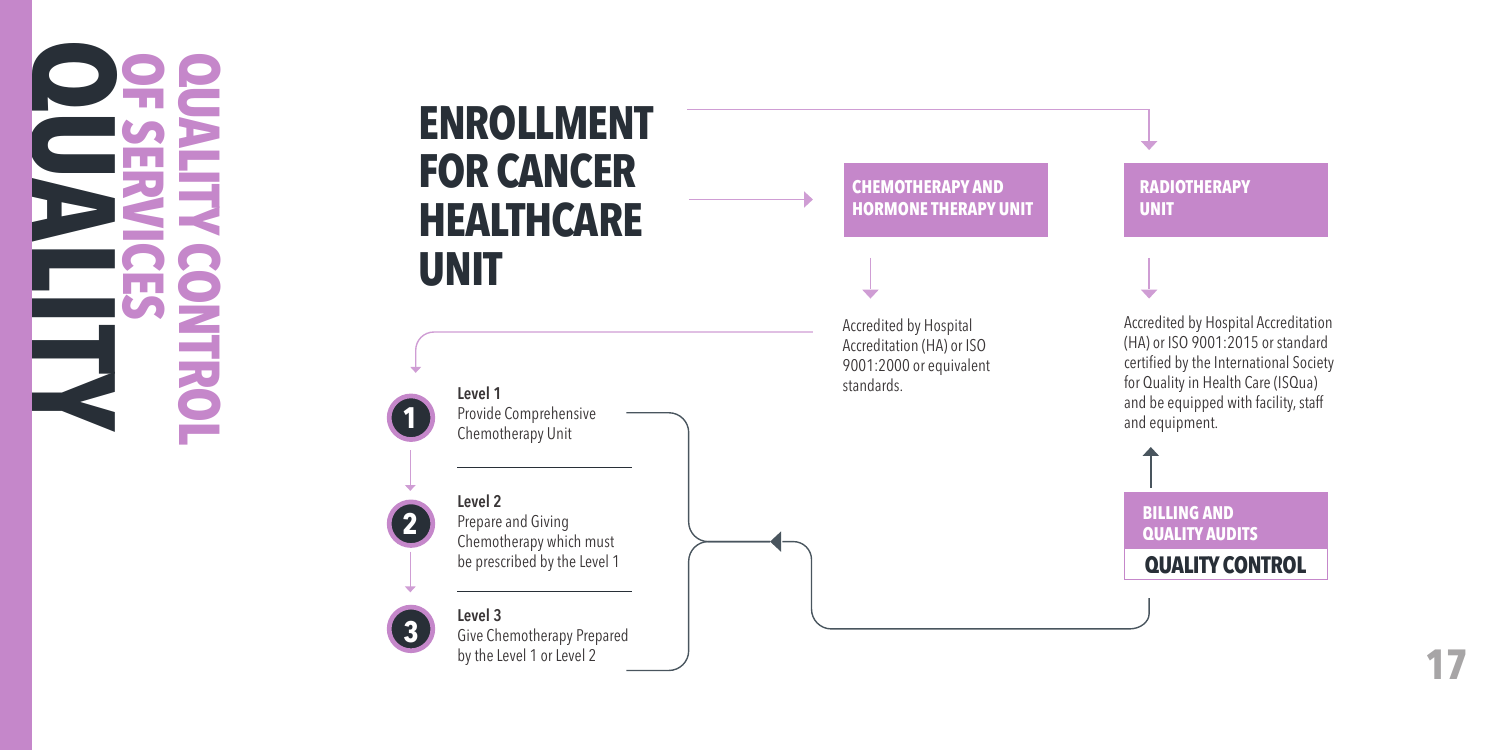#### **FROM THE THAI CANCER SOCIETY TO FRIENDSHIP SUPPORT CENTER**

The Thai Cancer Society is the people's networks, and an initiative volunteer community together with the Thai Heart Network. The Society was formed in 2003 by more than 20 organizations, covering civil society, public, and private sectors. The Thai Cancer Society carries out activities relating to the care, prevention, supporting group, and experience sharing to bring cancer awareness and to propose suggestions to improve cancer care under the UCS.

Owing to the success of the Thai Cancer Society, the NHSO established the Friendship Support Center in the healthcare unit in 2006. A major mission of Friendship Support Center is developing a volunteer system in the healthcare unit to support patients in term of treatment and rehabilitation both in the hospital and community settings. The center also creates a model for volunteer activities in the care of chronic patients and is a center for academic and social exchange between other chronic patient volunteers.

 **A VOLUNTEER SYSTEM IN THE HEALTHCARE UNIT TO SUPPORT PATIENTS IN TERM OF TREATMENT AND REHABILITATION BOTH IN THE HOSPITAL AND COMMUNITY SETTINGS**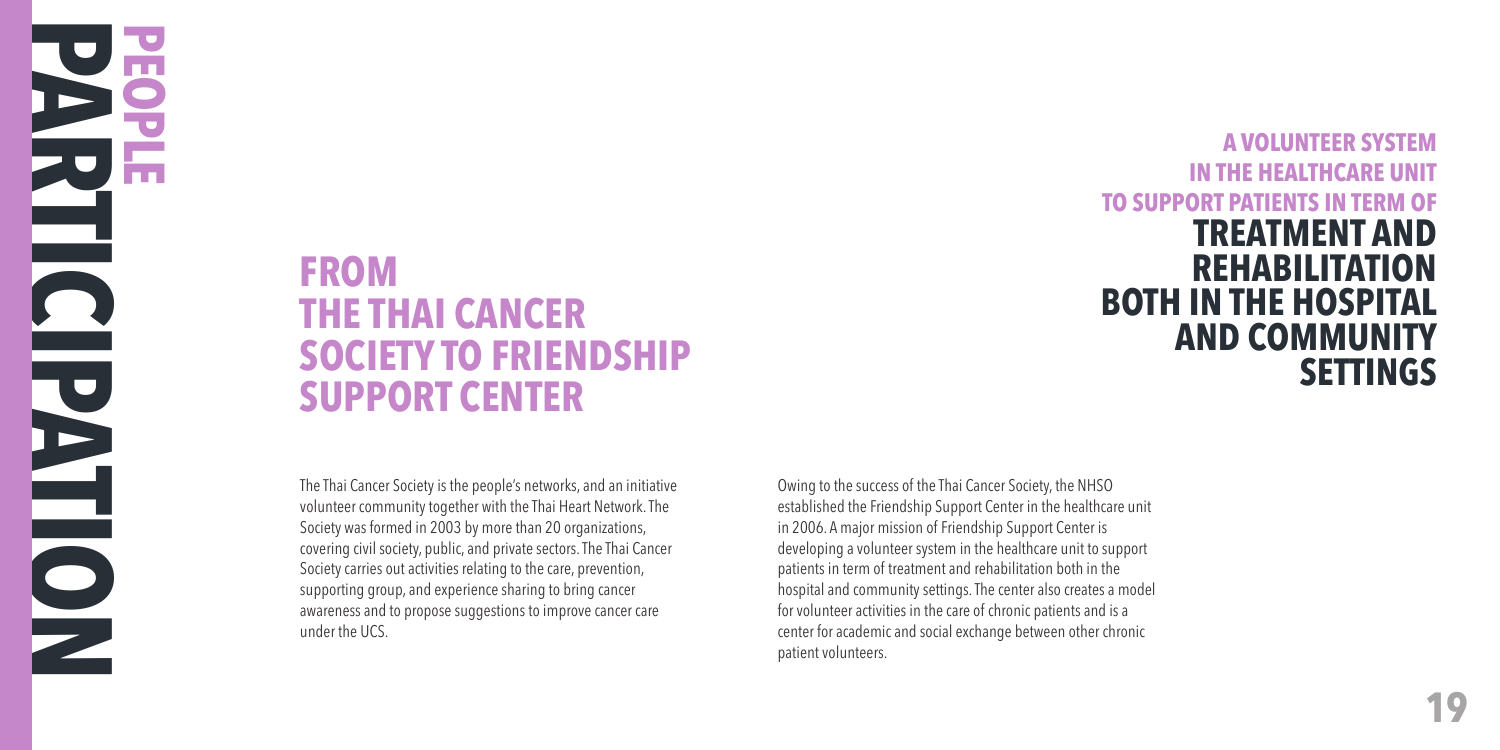### **BIG DATA ON CANCER: CANCER REGISTRY (CR) AND CANCER PAYMENT REGISTRY (CAPR)**

The Cancer Registry helps to illustrate the epidemiology of cancer in the country, conditions of each cancer, incidence, survival rate, mortality rate, and the trend of cancer in each community. The data from the Registry can also be used to study causes and risk factors for cancer, plan for cancer prevention, area-based planning, and patient care.

To encourage healthcare units to record cancer interventions into the Cancer Registry, the NHSO Working Group on Cancer Registration developed the Cancer Payment Registry (CaPR) in 2015. It is a part of the e-Claim system, by connecting the records of cancer patients with reimbursement. The information consisting of personal information, pathological examination results, cancer diagnosis, treatment, drug formulas, and cancer staging.

However, the use of CaPR systems by healthcare units was not successful. That is because the responsible person who records the data into the registry is not the specialist. Thus, he/she lacks knowledge and understanding of service data recording. Plus, this puts a heavy workload for data recorders, resulting in missing data or loss of case entry in the registry. This may lead to the consequence of the healthcare unit is not reimbursed.

A new mechanism of reimbursement was introduced on April 24, 2017. Healthcare units record treatment through the Drug Catalog to check for on-top reimbursement for drugs and submit the record via e-Claim Offline. The record is then cross-checked with the cancer code of ICD and drugs used. However, this system yields no pathology and staging data of cancer of the patient.

The working group is still looking for ways to manage reimbursement data in the e-Claim system for epidemiological analysis and assessing the effectiveness of treatment. There are plans to link the database with the National Cancer Institute to retrieve information on the pathology and stage of the disease.

#### **CAPR AND THE REIMBURSEMENT PROCEDURE WAS**

#### **CHANGED BY CHECKING THE LIST OF DRUGS RECORDED IN THE E-CLAIM**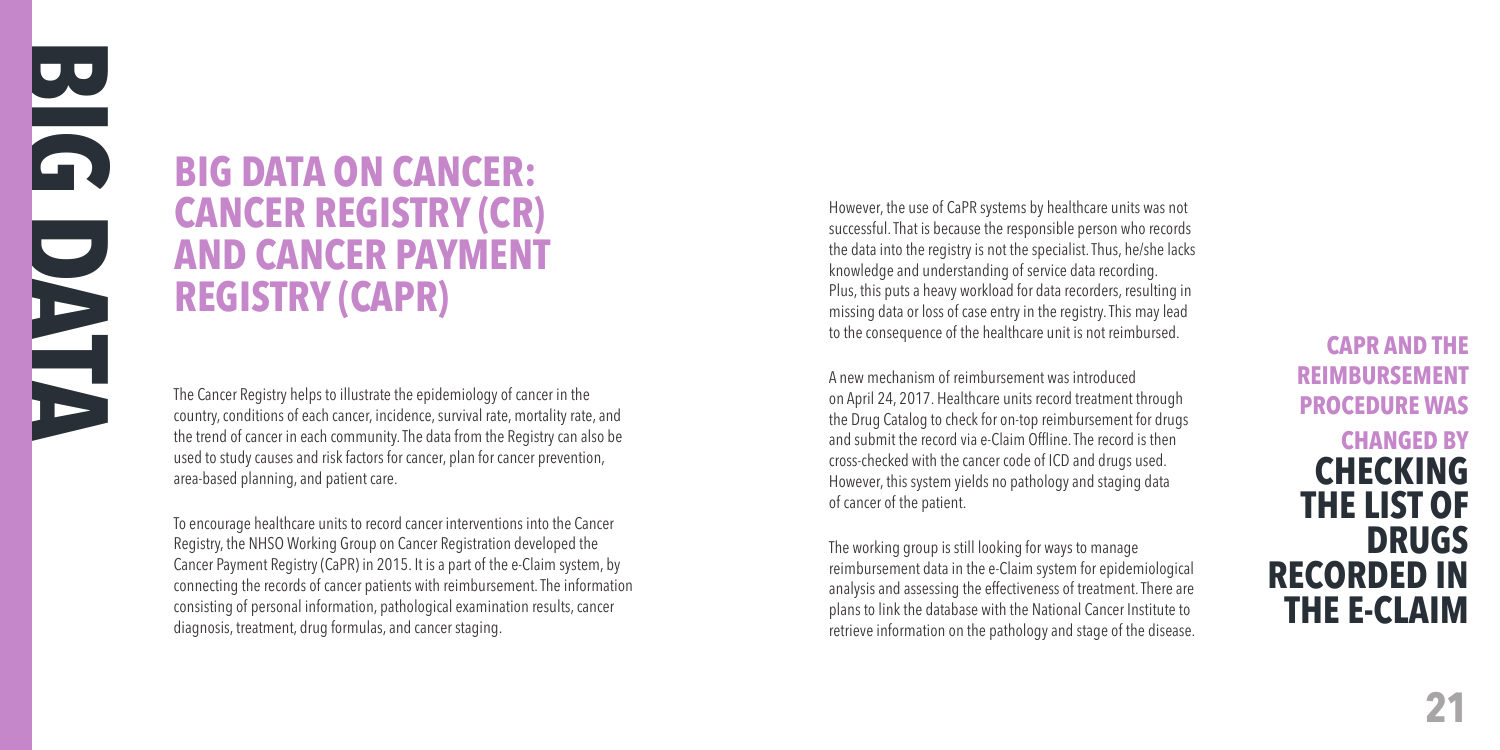#### **ACCESS TO CANCER CARE AND TREATMENT FOR MEMBERS OF THE UCS: FY 2013-18**

#### **BENEFIT FOR THE POPULATION AND THE HEALTHCARE UNIT**

The result of continuous improvements in the benefits package and the quality of cancer treatment has led to more access to cancer treatment services over time. The data shows that, during 2014-17, the number of access increased from 440,000 to 570,000 visits. In addition, the number of patients being on palliative care and receiving morphine increased from 7,800 cases in 2013 to 10,000 cases in 2016. The statistics of the NLEM e (2) between 2014-18 show that treatment of cancer of the breast, lung, prostate, and CML type leukemia was constantly increasing.

| <b>ITEM</b>                                                                                    | <b>FISCAL YEAR (FY)</b>  |         |         |         |         |        |
|------------------------------------------------------------------------------------------------|--------------------------|---------|---------|---------|---------|--------|
|                                                                                                | 2013                     | 2014    | 2015    | 2016    | 2017    | 2018   |
| <b>ACCESS TO TREATMENT AND PROCEDURES</b>                                                      |                          |         |         |         |         |        |
| Outpatients cancer treatment                                                                   |                          | 440,611 | 447,244 | 530,847 | 573,159 |        |
| <b>HSCT</b> procedures                                                                         | $\blacksquare$           | 41      | 97      | 22      | 51      | 56     |
| Palliative care with morphine (patients) <sup>a</sup>                                          | 7,847                    | 9,477   | 9,347   | 10,755  | 12,629  | 16,814 |
| NATIONAL LIST OF ESSENTIAL MEDICINES CATEGORY E(2): NEW AND CONTINUING CASES BY TYPE OF CANCER |                          |         |         |         |         |        |
| Invasive breast cancer                                                                         | ä,                       | 5,041   | 6,000   | 9,074   | 8,447   | 8,543  |
| Invasive non-small cell lung cancer                                                            |                          | 1,579   | 1,047   | 1,319   | 1,888   | 1,290  |
| Metastatic prostate cancer                                                                     |                          | 471     | 340     | 280     | 294     | 305    |
| Trastuzumab; early breast cancer                                                               | $\overline{\phantom{a}}$ |         | 352     | 1,063   | 1,537   | 1,335  |
| CML leukemia; cannot use Imatinib                                                              |                          |         | 519     | 668     | 714     | 642    |
| CML leukemia; cannot use Nilotinib                                                             |                          |         | 42      | 250     | 221     | 223    |

Remarks: (-) denotes no data reported

a Does not specify whether it is the number of only cancer treatments.

Sources: Cancer case fund disbursement information for UCS 2014-17 by the Office of Service Allocation and Compensation, accessed from https://www.nhso.go.th/FrontEnd/page-information\_detail.aspx?ContentID=NjAwMDAwMjg1. and the FY 2013, 2014, and 2018 UCS data of the NHSO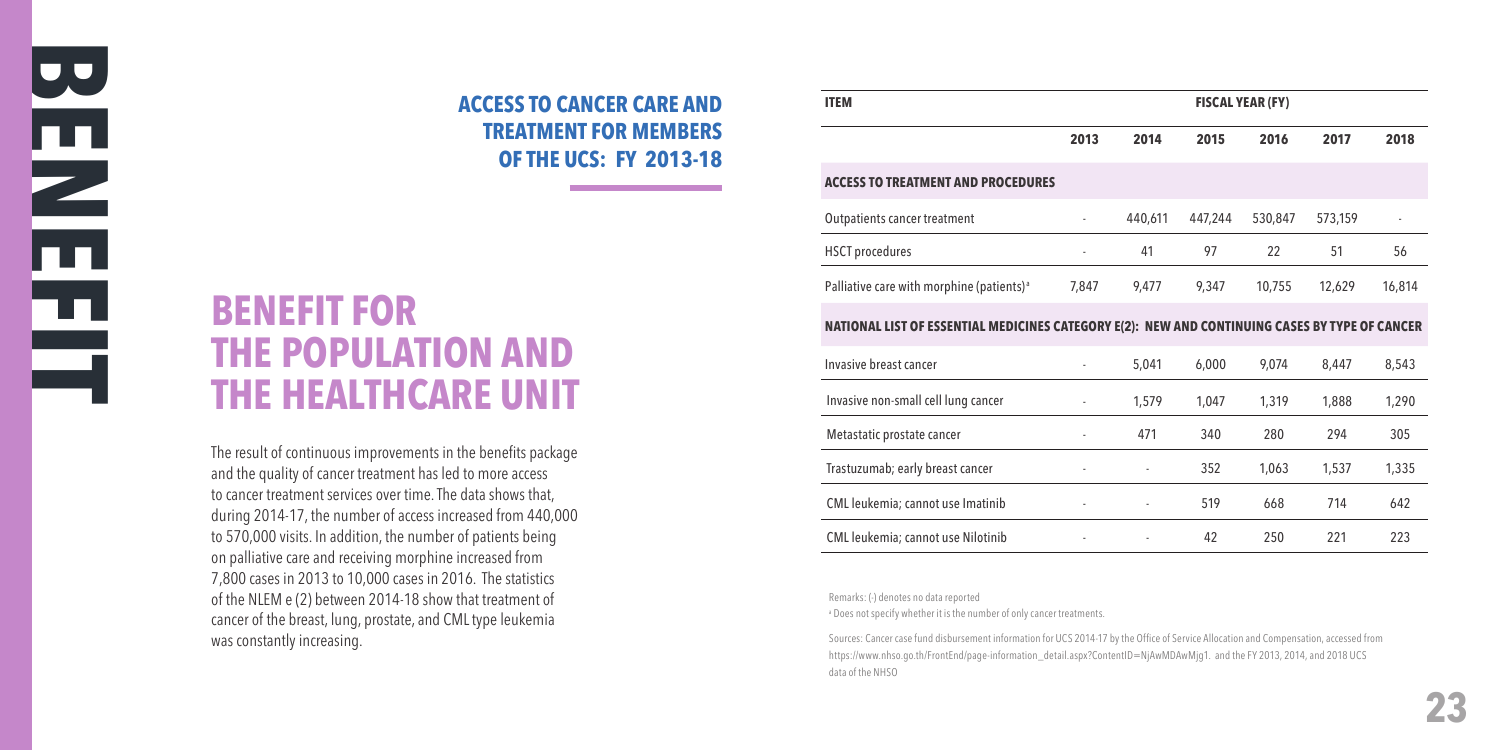#### **AVERAGE NUMBER OF STAYS OF MEMBERS OF THE UCS BY DISEASE: FY 2005-13**

In the case of inpatient, the average number of stays in the healthcare unit of patients with cancer of the liver, lung, breast, cervix, leukemia, and lymphoma decreased markedly from 2005 to 2013. That decline reflects the quality of effective treatment and management. In addition, the healthcare



Source: FY 2013 Universal Health Care Coverage Report by NHSO

## reflects the quality of effective treatment and<br>management. In addition, the healthcare<br>unit also reduced the cost on inpatient. **OF MEDICAL CARE FOR CANCER PATIENTS AND THE TECHNOLOGY BOTH MEDICAL DEVICES AND DRUGS HAVE IMPROVED RAPIDLY OVER THE DECADES**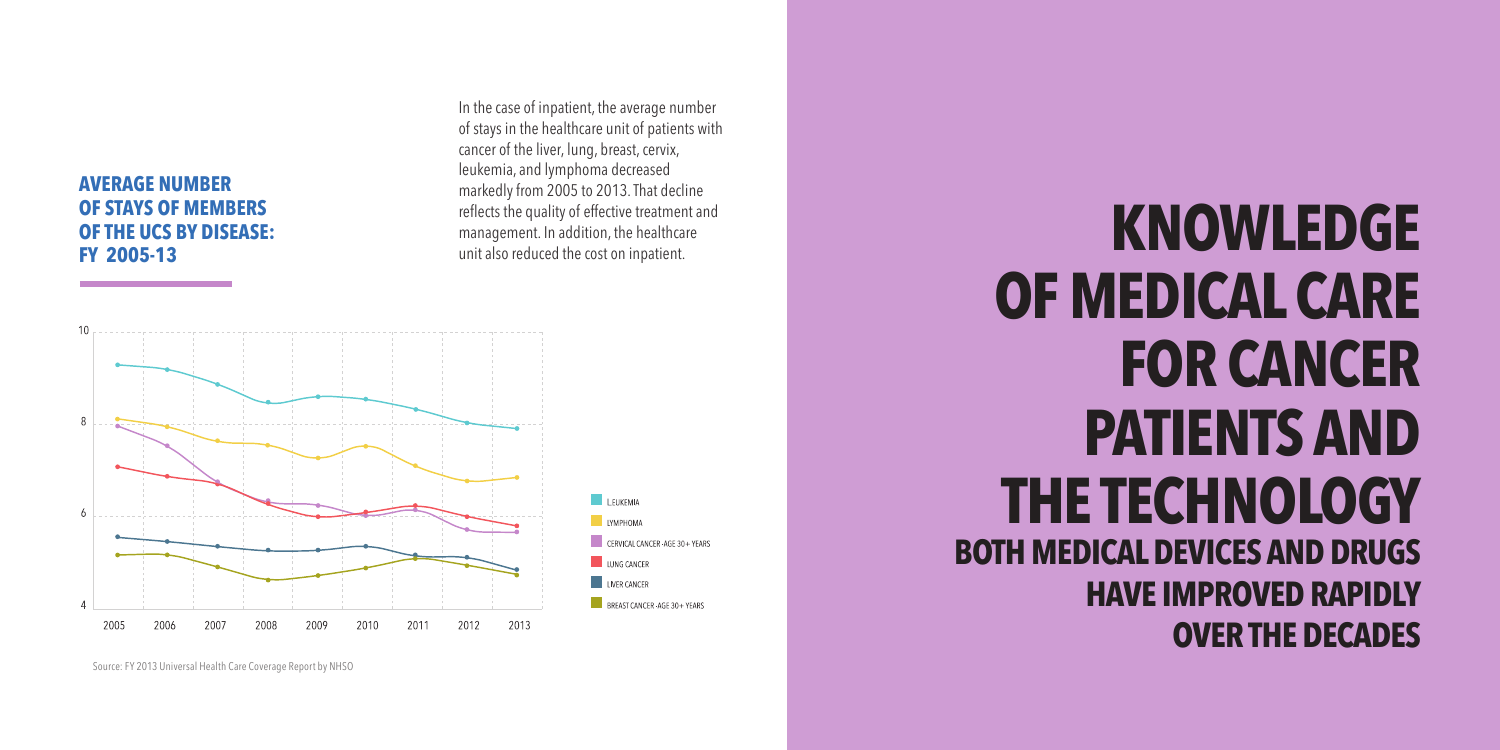the technology -- both medical devices and drugs – have improved rapidly over the decades. It is a challenge to update the protocol to keep pace with new medical technology. The cancers that a protocol include oral cancer, ENT cancer, brain tumors, Leukemia Polycythemia Vera, and Essential thrombocythemia.

The management of the cancer database still needs to be improved. There is a plan to link the databases of the CaPR and the cancer database conducted by National Cancer Institute to get pathology and staging data that is currently missing from the CaPR. Moreover, the cancer database should cover all phases of case management, from prevention to palliative care, by integrating a single standard of cancer treatment. When that is complete, the database of all three major public health insurance systems should also be linked to ensure continuity of treatment when patients change their insurer.

Knowledge of medical care for cancer patients and

prevalence are increasing that may need to develop

the number of new patients.

Data from the Cancer Registry at the hospital level during 2012-18 shows that, while the number of new breast, lung and cervical cancer patients has decreased, new colorectal cancer patients have not. Therefore, the guidelines for the prevention and screening of that type of cancer should be developed to achieve greater efficient case management and to help reduce



Source: Cancer Registry, Hospital Level 2012-18, by the National Cancer Institute, Department of Medical Services, MOPH

**CHALLENGES** 

E<br>Q

1200

FE PLA

#### **NUMBER OF NEW CANCER PATIENTS 2012-18**